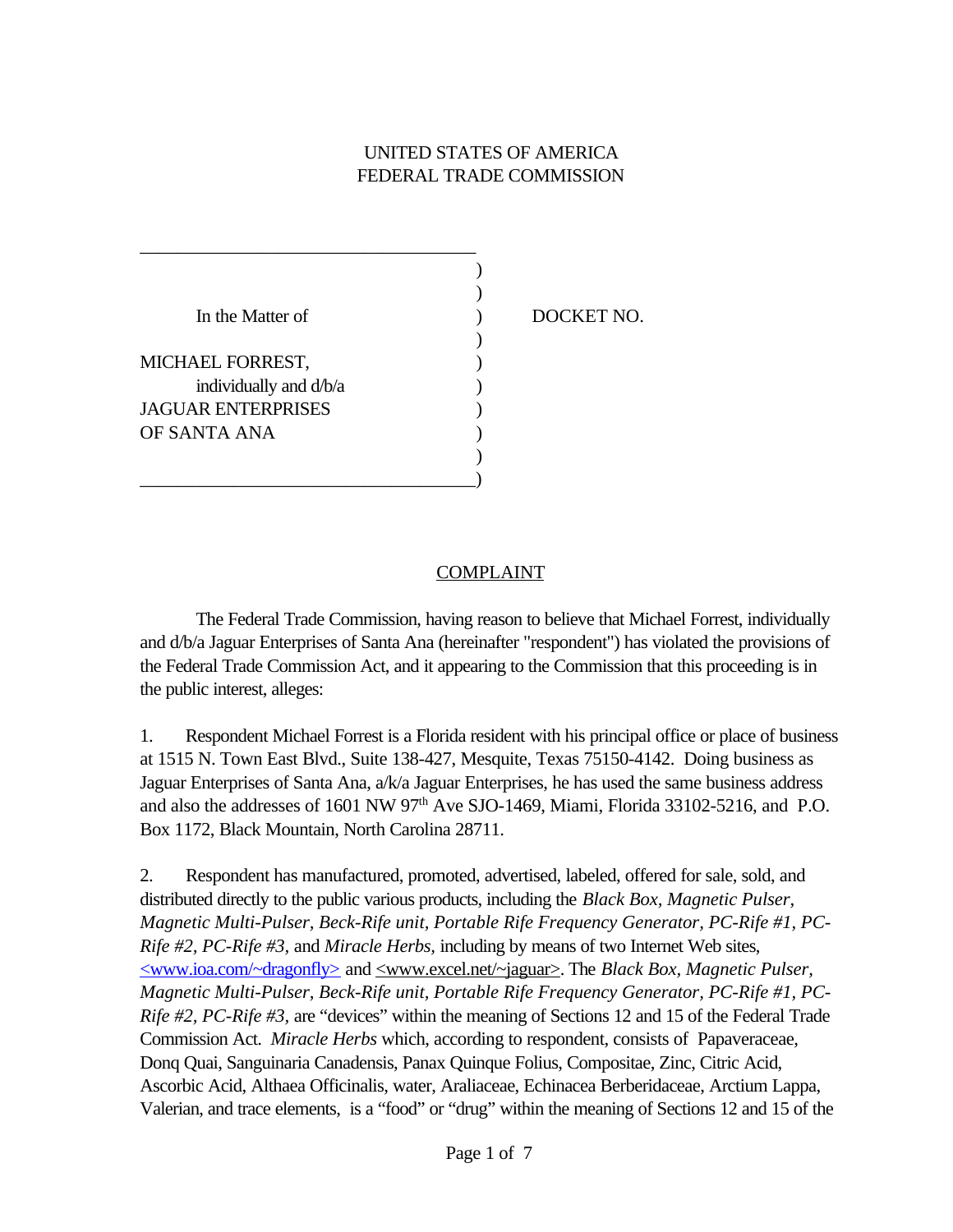Federal Trade Commission Act.

3. The acts and practices of respondents alleged in this complaint have been in or affecting commerce, as "commerce" is defined in Section 4 of the Federal Trade Commission Act.

4. Respondent has disseminated or has caused to be disseminated, via the Internet among other means, advertisements or promotional materials for the *Black Box, Magnetic Pulser, Magnetic Multi-Pulser, Beck-Rife unit, Portable Rife Frequency Generator, PC-Rife #1, PC-Rife #2, PC-Rife #3,* and *Miracle Herbs* including but not necessarily limited to the attached Exhibits A-H. These advertisements contain the following statements, among others:

# **Why you should buy**

1. For protection against all viruses and bacteria, including drug-resistant bacteria (responsible for Tuberculosis, Cholera, Pneumonia, Meningitis, Scarlet fever, Strep throat, and untreatable infections of the ears, skin, and blood).

Exhibit A, from www.ioa.com/~dragonfly.

BLACK BOX: An electronic device known to reverse many "incurable" viral & bacterial conditions, including AIDS, Cancer, Chronic Fatigue Syndrome, Gastritis, Herpes, Hepatitis, Lupus, Gulf War Syndrome (GWS), & Rheumatoid Arthritis. It delivers a very low frequency (1/4 or 4 or 100 hz, modified or pure square wave), low current, alternating polarity signal which neutralizes viruses and kills bacteria in the bloodstream & organs so they can be eliminated from the body. Research from MIT & Albert Einstein College of Medicine has revealed the effectiveness of electric currents on all viruses, even on the AIDS virus. It does this by deactivating their ability to penetrate into cells (and once there, reproduce while hiding out). By keeping them out of the cells and in the bloodstream, the immune system can easily remove them from the body.

\*\*\*\*\*\*\*\*\*\*\*\*\*\*

MAGNETIC PULSER: This device delivers a strong momentary magnetic pulse every 6 seconds which penetrates into surrounding tissues (within 4" of the center of the coil) to induce an electric current which is reported to neutralize viruses and bacteria (when pulsed at least 50 times) and cause the lymph fluid to circulate (which is essential when fighting a systemic infection). No sensation is felt at all except in some lymph vessels. The magnetic strength is equal to that of Magnetic Nuclear Resonance Imaging (which is safe), but stronger than a \$7000 Magnetron, Biotron, and Centurion unit. This Pulser is safe for use anywhere on the body. It's recommended that it be used daily with the Black Box. Not using it will allow reinfection afterwards because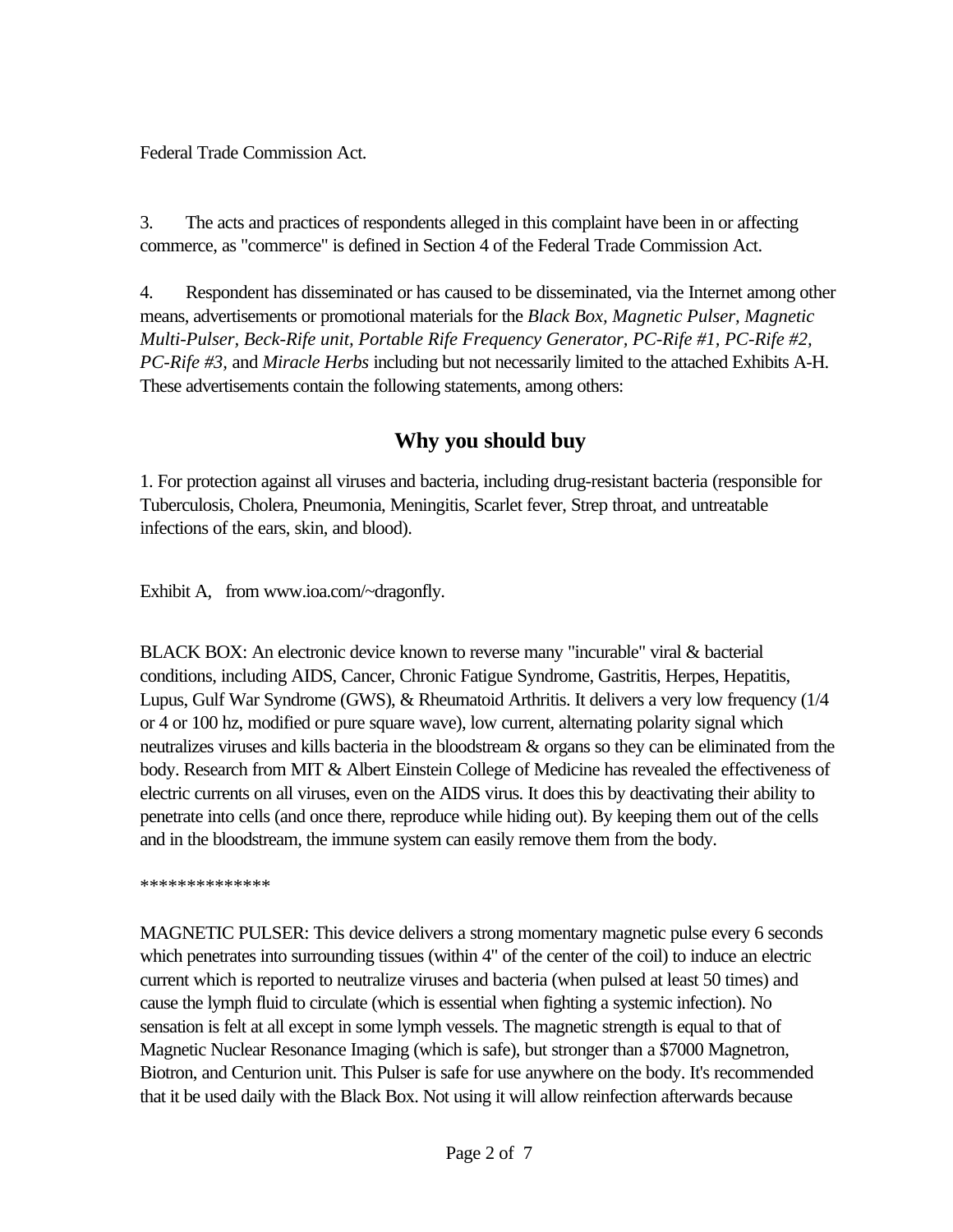viruses & bacteria hiding in the lymphatics can travel back into the bloodstream.

Exhibit B, from www.ioa.com/~dragonfly.

This Magnetic Multi-Pulser is a different type of Magnetic Pulser with proven effectiveness at treating cancer tumors, localized infections, and herpes .........

Here's a customer testimony of how she got rid of the herpes virus completely: "I have had herpes simplex (sores on my lips) for 20 years. They always happen under one of two conditions: emotional stress  $+$  exposure to sun and drying. I have been using the Black Box (2) hours a day) and Magnetic Pulser on and off for about 6 months. They have caused a remarkable improvement in my health! (My chronic fatigue is completely gone.) Recently I had what would have to be considered an emotionally stressful situation. ... After all this was taken care of (one of the most stressful two weeks in my life) I noticed something. No cold sores! Not even itching or the slight burning that preceeds them! My previous use of the devices cured my CFIDS but not the herpes because I only pulsed with the regular Magnetic Pulser. This time, I used the Multi-Pulser too and now the herpes is gone. I have been doing this version of the treatment about a month."

Exhibit C, from www.ioa.com/~dragonfly.

**How do you know this isn't just a well hyped scam?** Because this bio-technology is based on reproducable laboratory research findings which prove the consistent negative effects that electric current has on microbes. It's science. Period. Also, this author and thousands others have gotten well from viral and bacterial diseases by using these devices. And there is a major medical device patent issued for the use of this blood electrification technology.

Exhibit D, from www.ioa.com/~dragonfly

## **Rife Success Stories**

click here:

Infection, Gout, Multiple Sclerosis, Stroke Paralysis, Carpal Tunnel Syndrome, Prostate Cancer, Lung Cancer, Glaucoma, crushed neck discs, Herpes Simplex, Breast Cancer, Mental Illness, Kidney Infections, Diabetes, Neuralgia, Knee Pain, Food Allergies, Cold Allergy ...........

"I would like to inform you the Rife machine is a Miracle Machine to us, especially to my wife. She has been paralyzed, half of her body, right side, due to stroke, since April 1991. After just a couple of uses, she can walk and put her weight to the right side of her body, the paralyzed side. She can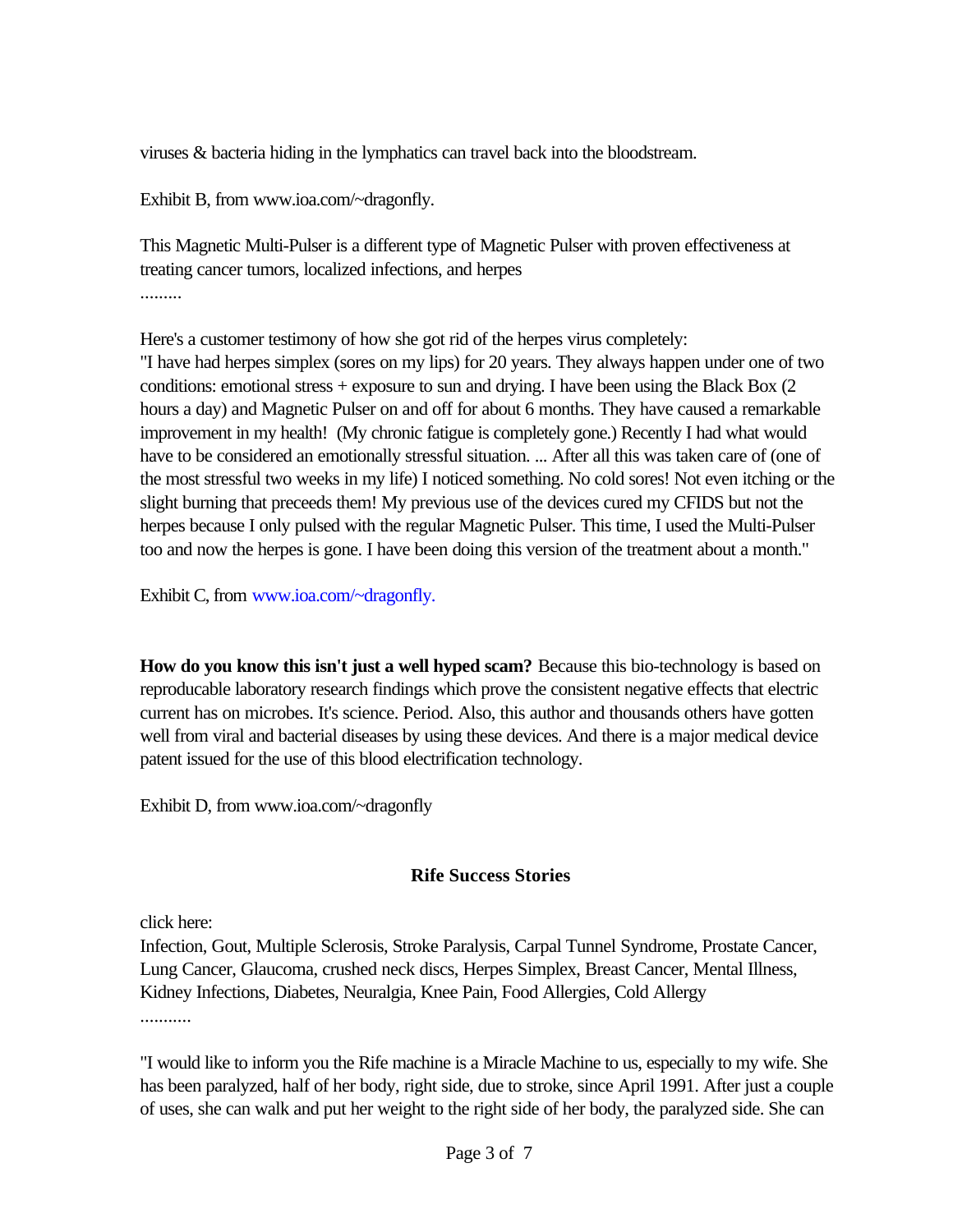walk now, not yet like the original way before she had the stroke, but she does not use her wheelchair."

............

"My friend Evan...had been diagnosed with inoperable prostate cancer which had metastasized to the bone marrow. He was...not expected to live much longer. Upon learning about my Rife machine, he wanted to experiment on himself. The second time he used the unit, that night he had to urinate more than usual, and the urine was cloudy and loaded with pus. By the FOURTH treatment, he was free from bone pains (from the site of the metastases), and was able to discontinue the morphine he'd been taking for the past several months."

Exhibit E, from www.ioa.com/~dragonfly

#### **Portable Rife Frequency Generator and Beck blood electrifier**

This Rife machine can also do Beck blood electrification, which is useful when you don't know the needed Rife frequency or the actual microbe causing the disease.

Exhibit F, from www.ioa.com/~dragonfly

# **Miracle Herb Formula**

Note: This formula is a dietary supplement made mostly of herbs, and is not a drug. The statements made herein have not been evaluated by the Food and Drug Administration and are not to be construed as medical advice. These pages exist so that informed persons may choose to experiment with this product on themselves if they so choose.

## **Adjuvant Herbal anti-cancer and immune boosting Therapy**

This incredible product is made from all natural ingredients from around the world. The 22 step manufacturing process turns this unique anti-cancer herbal combination into a compound that has been shown to be a successful cancer cell fighter and immune system booster. The current formula was made in 1996 after extensive testing on lab mice. Since then over 1000 cancer patients have experienced complete remission after taking the formula. This anti-cancer herbal paste has been successful at treating all types of tumors with some reducing in size in a few days. Past cases have also found it to be effective against Lupus, Hepatitis C, Herpes, AIDS, and numerous other infectious diseases.

The reason it is so effective against cancer is that it is cancer cell specific (it has a direct negative effect on cancer cells), a breakthrough in therapy for patients. It also increases immune system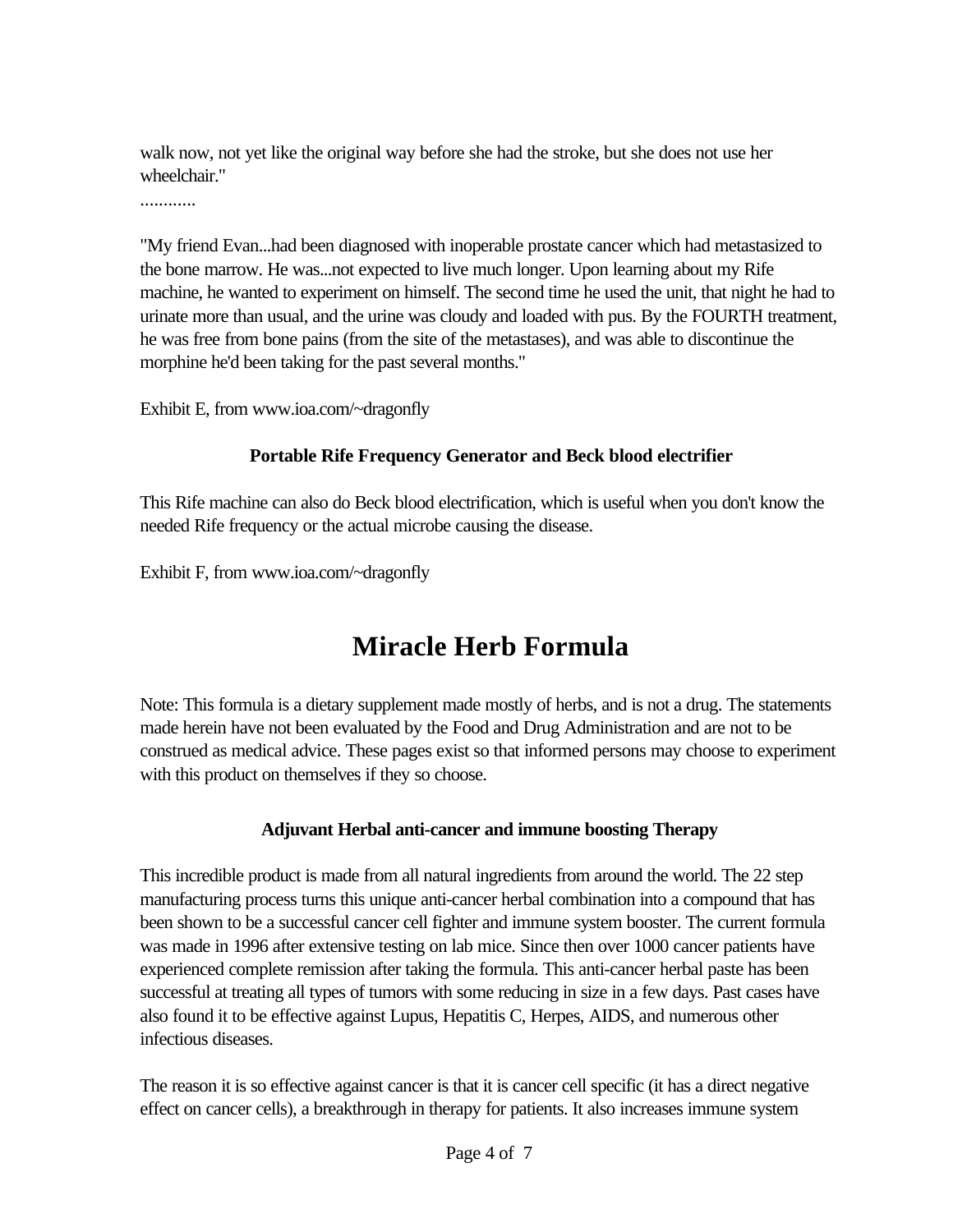strength so that a patients body can also assist in destroying and removing dead cancer cells.

Controlled studies in Mexico, the USA, and Canada indicate efficiency and safety in various cancers with no side effects.

.........

This food supplement is a proprietary preparation made by combining all natural herbs from many countries. These herbs are detoxified by being put through a 22 step manufacturing process which results in a dark herbal ''paste''. The ingredients are: Papaveraceae, Donq Quai, Sanguinaria Canadensis, Panax Quinque Folius, Compositae, Zinc, Citric Acid, Ascorbic Acid, Althaea Officinalis, water, Araliaceae, Echinacea Berberidaceae, Arctium Lappa, Valerian, trace elements.

We believe 'Miracle Herbs' should be tried before surgery, chemotherapy, and/or radiation. In cases where patients have had surgery/chemotherapy/radiation, 'Miracle Herbs' has proven to still be effective against cancer and in helping restore the immune system. This anti-cancer herbal paste has shown itself effective when taken orally or used topically.

'Miracle Herbs' has also proven its effectiveness against all infectious diseases caused by viruses and bacteria, and also against many non-infectious diseases.

These are some of the conditions which 'Miracle Herbs' has proven effective against:

AIDS, allergies, bacterial infections, Bronchitis, Cancer (all types), Candidiasis (yeast), chronic infections, Chronic Fatigue Syndrome, common cold, Diabetes, Emphysema, fungal infections, Herpes Simplex, Mononucleosis, parasitic infections, periodontal disease, Pneumonia, radiation exposure, stress, all viral infections (including CytoMegaloVirus & Epstein Barr Virus)

Exhibit G, from www.ioa.com/~dragonfly.

#### Disclaimer

Jaguar Enterprises sells all its products as experimental units to those willing to research the effectiveness of the units on themselves. We make no claims concerning health & disease in relation to usage of the products we sell. These products are for research purposes only. The information we provide is for educational purposes only and is not intended as medical advice. Users assume all responsibility for the application of this technology on themselves. For all medical advice we recommend consulting a physician (hopefully a Naturopath).

Exhibit H, from www.ioa.com/~dragonfly.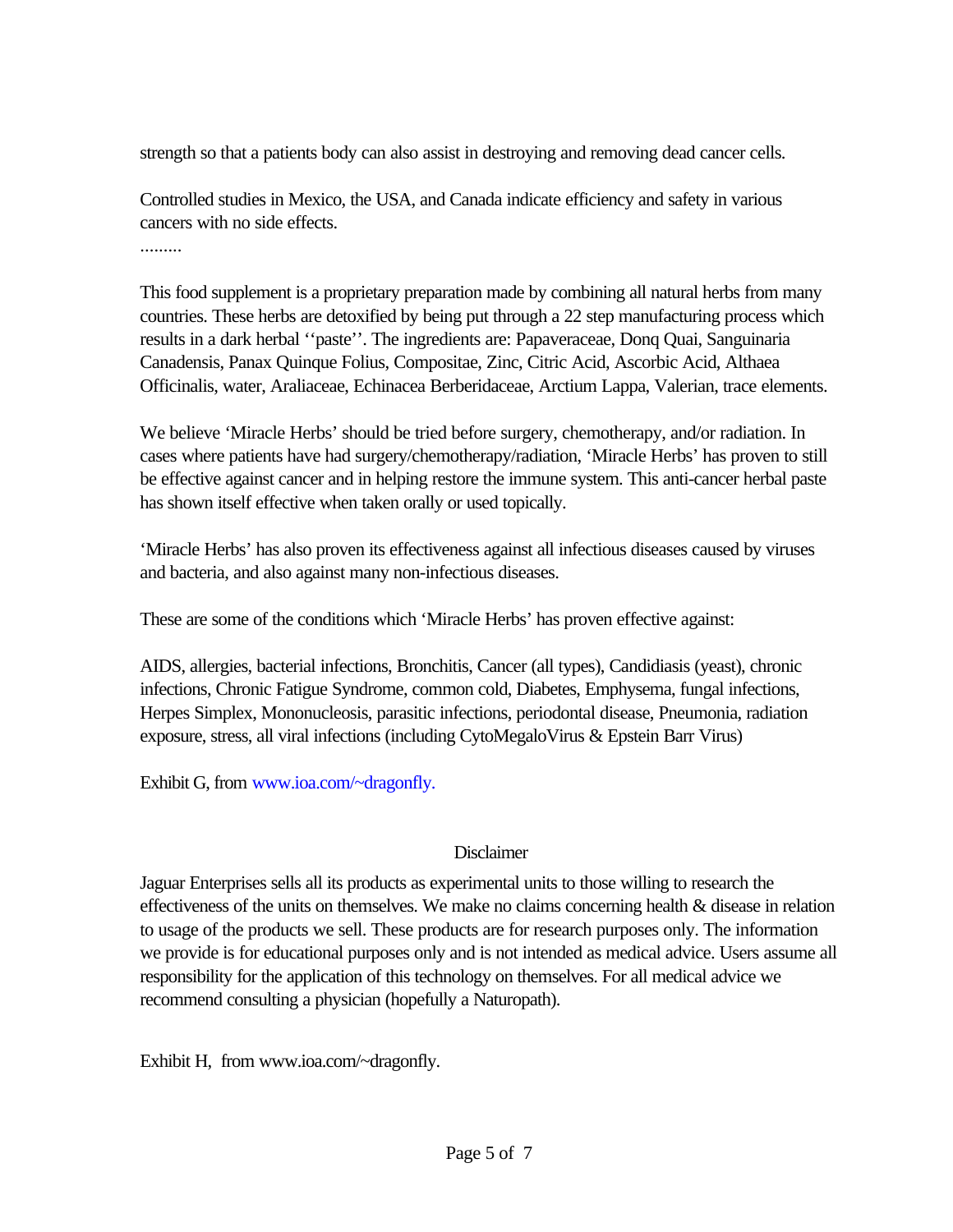5. Through the means described in Paragraph 4 respondent has represented among others, expressly or by implication, that the:

- A. Black Box is effective in treating cancer, AIDS, hepatitis, Gulf War Syndrome, Chronic Fatigue Syndrome and rheumatoid arthritis.
- B. Magnetic Pulser, together with the Black Box, is effective in treating cancer, AIDS, hepatitis, Gulf War Syndrome, Chronic Fatigue Syndrome and rheumatoid arthritis.
- C. Magnetic Multi-Pulser is effective in treating cancer, localized infections and diseases caused by the herpes virus.
- D. Beck-Rife unit, Portable Rife Frequency Generator, PC-Rife #1, PC-Rife #2, and PC-Rife #3 are effective in treating cancer and other serious diseases.
- E. Black Box, Magnetic Pulser and Magnetic Multi-Pulser, used as directed, deactivate disease-causing viruses, bacteria (including drug-resistant bacteria), fungi and other parasites in humans.
- F. Miracle Herbs product is effective in treating cancers of all types, AIDS, bacterial infections and viral infections.

6. Through the means described in Paragraph 4, respondent has represented, expressly or by implication, that he possessed and relied upon a reasonable basis that substantiated the representations set forth in Paragraph 5 at the time the representations were made.

7. In truth and in fact, respondent did not possess and rely upon a reasonable basis that substantiated the representations set forth in Paragraph 5 at the time the representations were made. For example, there are no competent and reliable clinical studies demonstrating that respondent's products are effective in treating or curing cancer, AIDS, or any other disease. Therefore, the representation set forth in Paragraph 6 was, and is, false or misleading.

8. Through the means described in Paragraph 4, respondent has represented, expressly or by implication, that scientific proof, demonstrates that:

A. Miracle Herbs is safe and effective in treating various cancers in humans with no